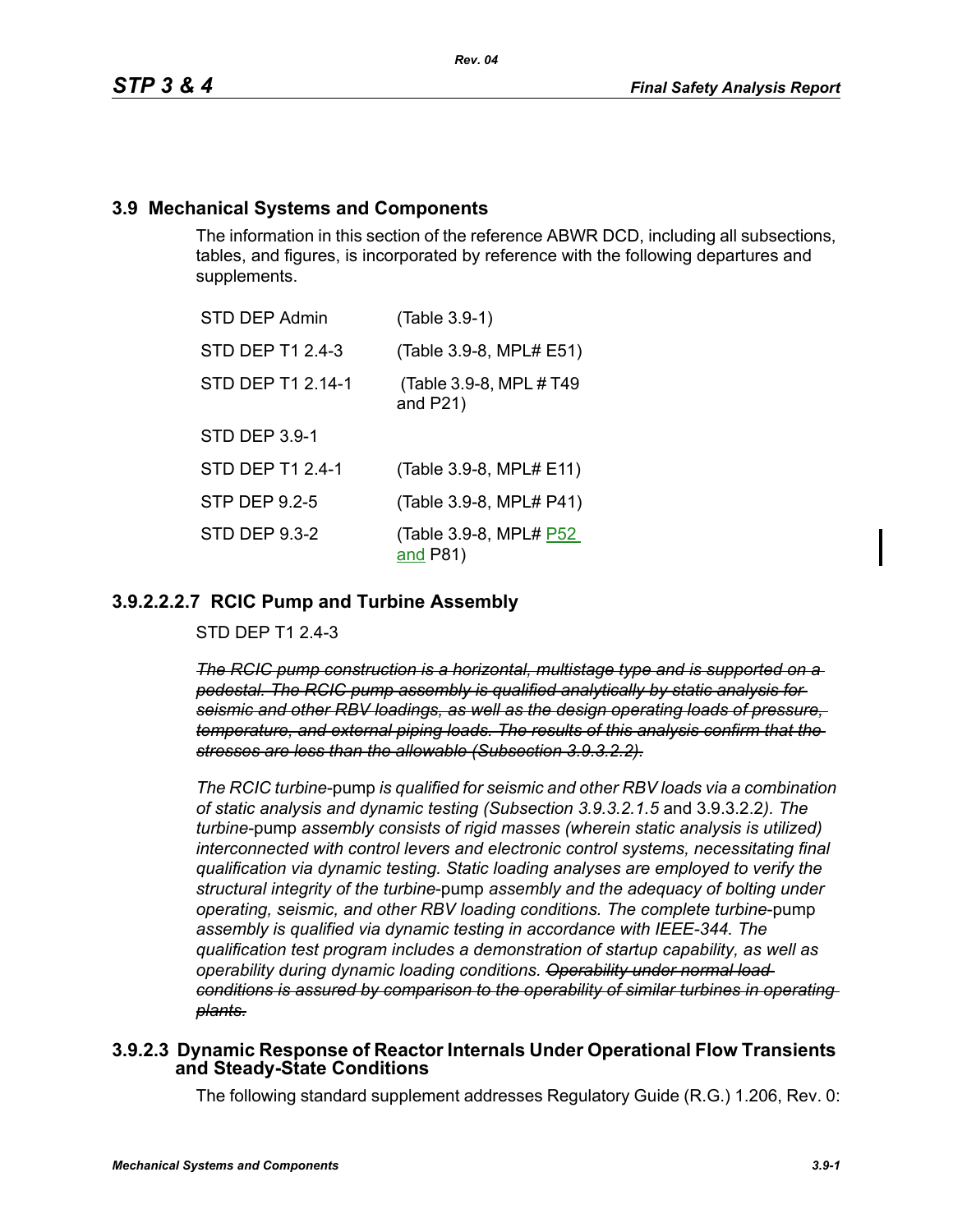The plan to evaluate the response of the reactor internals due to operational flow transients and steady state conditions for the ABWR prototype, STP 3, is included in the STP 3 ABWR Prototype Reactor Internals Flow-Induced Vibration Assessment Program (Reference 3.9-13). For STP 4, STP 3 will be the valid prototype reactor, and STP 4 will be classified as "Non-Prototype, Category I." The plan for evaluation of STP 4 is included in the STP 4 Reactor Internals Flow-Induced Vibration Assessment Program (Reference 3.9-14).

The reactor internals design of the first ABWR plant, which has been in operation sin 1995, is considered to be the 1350 MWe ABWR "Valid Prototype" defined in Regulatory Guide 1.20 because:

- (1) The prototype ABWR plant reactor internals have successfully completed a comprehensive vibration assessment program during the pre-operational and initial startup testing. This vibration assessment program consisted of a vibration and fatigue analysis, a vibration measurement program, an inspection program, and a correlation of their results.
- (2) The reactor internals of the prototype ABWR plant have experienced noadverse in-service vibration phenomena.

Also, Regulatory Guide 1.20 Section C 1.4 defines non-prototype, Category I as "areactor internals configuration with substantially the same arrangement, design, size, and operating conditions as a specified Valid Prototype and for which nominal differences in arrangement, design, size, and operating conditions have been shown by test or analysis to have no significant effect on the vibratory response and excitationof those reactor internals important to safety." STP 3 and 4 reactor internals are substantially the same as those of the valid prototype. Also, the valid prototype has no significant effect on the vibratory response and excitation of those reactor internals important to safety. Therefore, STP 3 and 4 reactor internals are classified as "Non-Prototype, Category I" of the 1350 MWe ABWR.

From the guidance of Regulatory Guide 1.206 Section C.I.3.9.2.3 for non-prototype, a brief summary of the valid prototype test and analysis results are shown as follows.

Following the guidance of Regulatory Guide 1.20, Section C-2.1, the vibration analysis program was performed for those steady-state and anticipated transient conditions that correspond to preoperational and initial startup test and normal operating conditions. The dynamic analytical finite-element models were developed to predict the natural vibration frequency, modal displacement, and modal strain and stress for the following components.

- (1) Control Rod Guide Tubes and Control Rod Drive Housings
- (2) In-core Guide Tubes and Housings
- (3) High Pressure Core Flooder Sparger and Coupling
- (4) Gore Shroud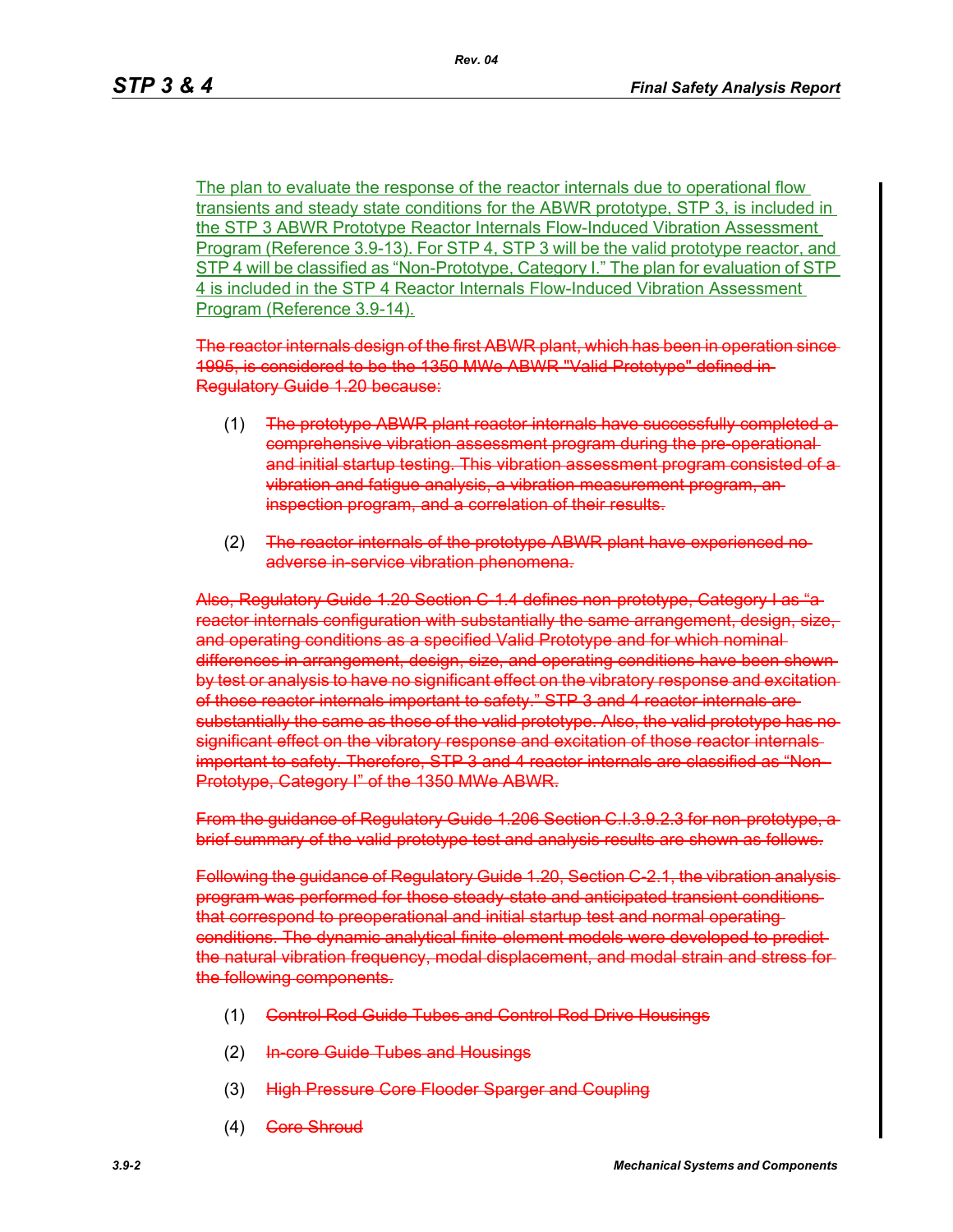#### (5) Steam Dryer Skirt, Drain Channel and Hood

From the analyses results, it was verified that the maximum vibration stress amplitudes were all below the allowable limit for all normal steady state and transient operating conditions (including the combination of several pumps stopping).

Following the guidance of Regulatory Guide 1.20, Section C-2.2, a vibration measurement program was developed and implemented to verify the structural integrity of the reactor internals, to determine the margin of safety associated with steady-state and anticipated transient conditions for normal operation, and to confirm the results of the vibration analysis. Strain gages, accelerometers, and/or linear variable differential transformers were utilized to measure vibration related data on the following reactor internal components:

- (1) Steam Dryer Skirt, Drain Channel, Support Ring, Hood and Vessel Dome Region Pressure
- (2) High Pressure Core Flooder Sparger, Coupling and Thermal Ring
- (3) Control Rod Guide Tube and Control Rod Drive Housing
- (4) In core Monitor Guide Tube and Housing
- (5) <del>Core Shroud</del>
- (6) Top Guide

For the selection of instrument components, the following criteria were considered:

- (1) History of flow-induced vibration problems
- (2) New design or new flow condition
- (3) Difficulty to repair or replace

The measurements results showed that the maximum vibration stress amplitudes were all below the allowable limit for all normal steady state and transient operating conditions (including the combination of several pumps stopping).

From the guidance of Regulatory Guide 1.20, Section C-2.3, the inspection program was implemented prior to and following operation at those steady state and transient modes consistent with the test conditions for Regulatory Guide 1.20 Section C-2.2.2. The reactor internals were removed from the reactor vessel for these inspections. For components in which removal was not feasible, the inspections were performed by means of examination equipment appropriate for in situ inspection.

The proposed design for STP 3 and 4 is substantially the same as the valid prototype reactor internal components. In addition, changes to the reactor internal components are not contemplated at this time. If any changes are determined necessary in the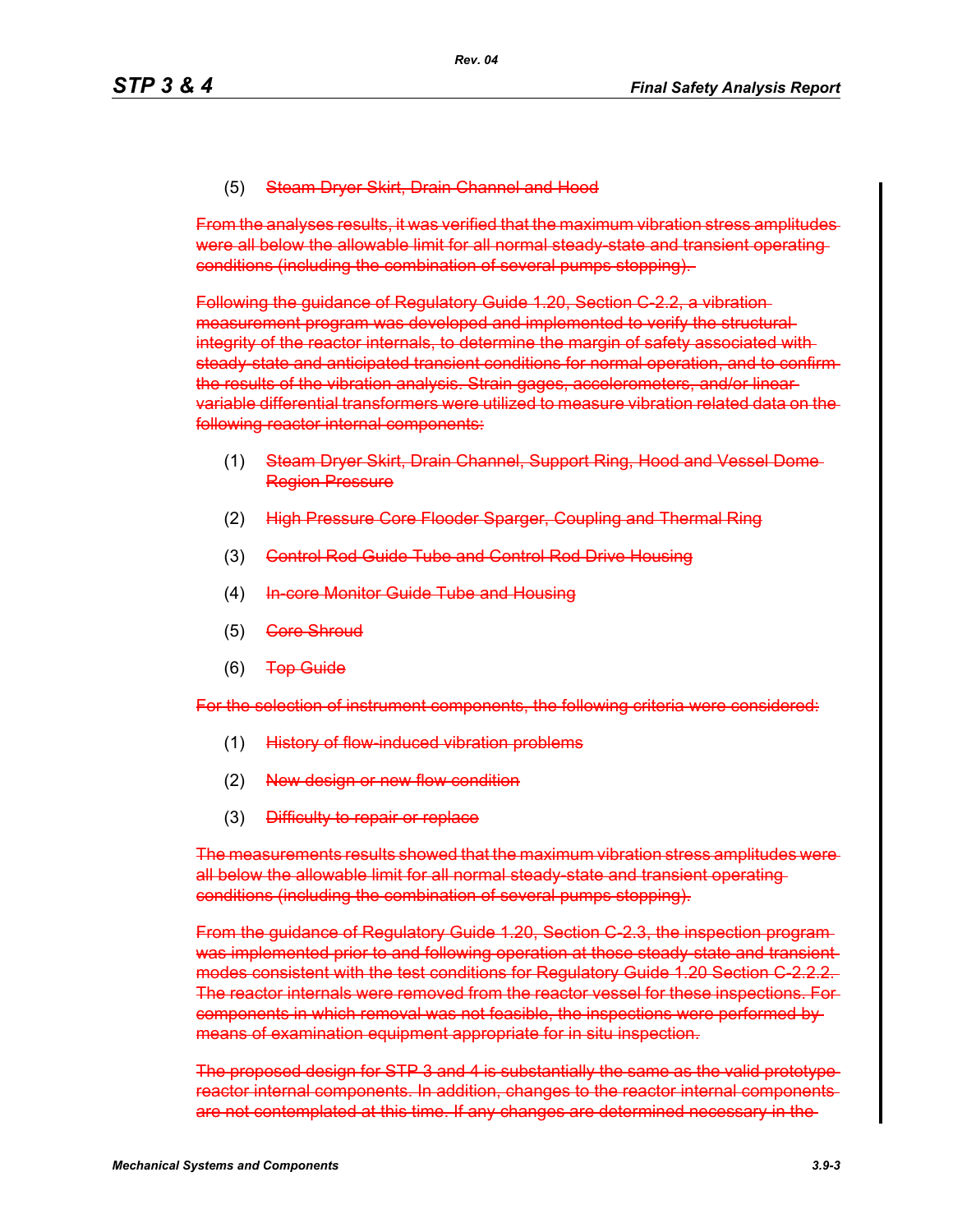future, they will be addressed at the time the change is proposed with proper evaluation/ justification.

#### **3.9.2.4 Preoperational Flow-Induced Vibration Testing of Reactor Internals**

The following standard supplement addresses Regulatory Guide (R.G.) 1.206, Rev. 0:

As discussed in Subsection 3.9.2.3, STP 3 and reactor internals are classified as Prototype, and the STP 4 reactor internals are classified as non-prototype, Category I. In accordance with the requirement of Regulatory Guide 1.206 Section C.I.3.9.2.4 for non-prototype, a brief summary of test and analysis results are shown in Section 3.9.2.3 identifies the assessment program for STP 3 that addresses the flow modes, vibration monitoring and sensor types and locations, procedures and methods to be used to process and interpret the measured data, planned visual inspections, and planned comparisons of test results with analytical predictions. In addition, scale model tests will also be used for the development of the analyses of the steam dryers for acoustic loads.

For STP 3 and 4 reactor internals components, an inspection program will be implemented in lieu of a vibration measurement program as discussed in paragraph C.3.1.3 of Regulatory Guide 1.20. Subsection 3.9.2.3 identifies the assessment program for the STP 4 non-prototype.

The inspection of the reactor internals shall be implemented prior to and following operation at those steady-state and transient modes including the unbalanced pump operating condition. The test operating duration shall be determined to have the reactor internal components accumulate at least 10<sup>6</sup> cycles of vibration prior to the final inspection. Also, the duration of testing shall be no less than that for the valid prototype reactor internals. This test operating duration is adequate, because the operating ABWRs have not experienced problems caused by flow-excited acoustic resonances and flow-induced vibrations, and the valid prototype measurement results show nosignificant responses. These flow test and inspections shall be implemented prior to fuel loading.

Testing shall be performed with the reactor internals important to safety and the fuel assemblies (or dummy assemblies that provide equivalent dynamic mass and flow characteristics) in position. The testing may be conducted without real or dummy fuel assemblies if it can be shown (by analytical or experimental means) that such conditions will yield conservative results. For the reactor internals for which removal is not feasible, the inspections shall be performed by means of examination equipment appropriate for in situ inspection.

These inspections, when completed prior to fuel load, will permit closure of that portion of Tier 1 Table 2.1.1d ITAAC #7 for as-built vessel internals. It shall be verified that the as-built vessel internals have no damage or loose parts affected by flow-induced vibration. Details of the inspection requirements shall be provided in a specification, which shall be submitted prior to pre-operational test.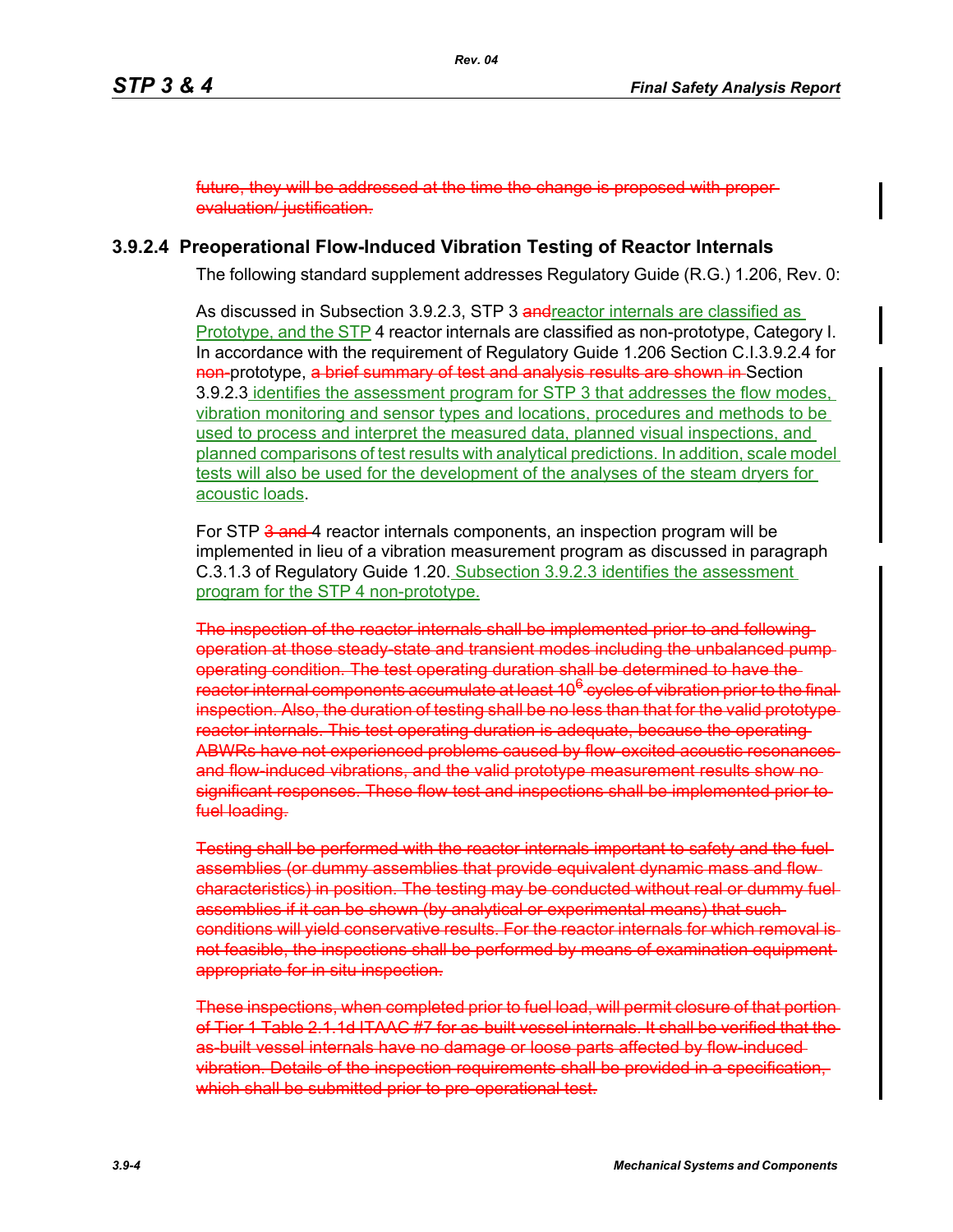Although the steam dryer design of STP 3 and 4 is identical to the valid prototype design, the configuration of the main steamline may have an influence on the steam dryer loads. Therefore, additional test and analysis requirements are voluntarily adopted in accordance with Regulatory Guide 1.20, Rev. 3. It is noted that Regulatory Guide 1.20, Rev. 2 is applicable to the ABWR, per Table 1.8-20.

Pursuant to the guidance of Regulatory Guide 1.20, Rev.3, analyses and scale model tests will be performed to address the effects of any differences in the main steam line configuration between STP 3 and 4 and the Prototype plant, specifically with respe to the steam dryer loads.

Also, as discussed in Regulatory Guide 1.20, Rev. 3, the main steam lines in STP 3 and 4 will be instrumented with strain gages to provide measurements of pressure fluctuations due to flow-induced vibrations. The measurements will be used by the Acoustic Circuit Methodology to analytically predict the steam dryer flow-induced vibration loads. The predicted loads will then be used with a finite-element model of the dryer to confirm the acceptability of the flow-induced vibration loads.

After the first operating cycle of STP 3 and 4, detailed inspections of the steam dryer will be performed to confirm the structural adequacy of the dryer for flow-induced vibration loads.

#### **3.9.2.6 Correlations of Reactor Internals Vibration Tests with the Analytical Results**

The following standard supplement addresses Regulatory Guide (R.G.) 1.206, Rev. 0:

As discussed in Section 3.9.2.3, correlation between reactor internals vibration tests and analytical results was performed for the valid prototype. The test results were compared to the analytical results, and both results showed that the maximum vibration stress amplitudes were all below the allowable limit for all normal steady-state and transient operating conditions (including the combination of several pumps stopping).

Analytical models used for these analyses were verified by comparing the calculated natural frequencies of each component with those values measured by the hammering test or alternate calculation.

#### **3.9.3.1.8 RCIC Turbine-Pump**

STD DEP T1 2.4-3

*Although not under the jurisdiction of the ASME Code, the RCIC turbine is designed and evaluated and fabricated following the basic guidelines of*The RCIC turbine-pump is constructed in accordance with the requirements of ASME Code Section III for Class 2 components.

#### **3.9.3.1.9 ECCS Pumps**

STD DEP T1 2.4-3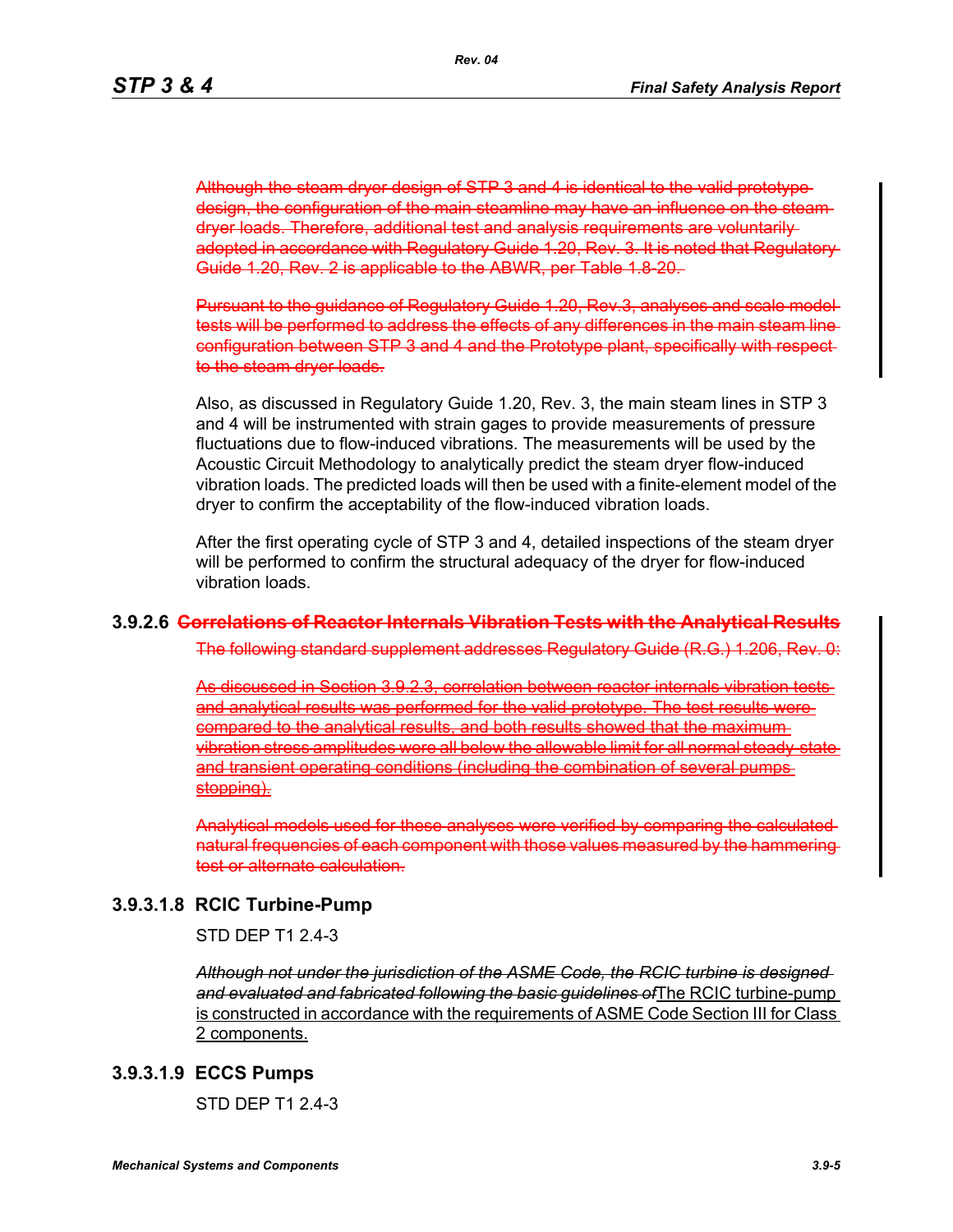*The RHR, RCIC, and HPCF pumps are constructed in accordance with the requirements of an ASME Code Section III, Class 2 component.*

## **3.9.3.2.1.5 RCIC Turbine-Pump**

STD DEP T1 2.4-3

*The RCIC turbine*-pump *is qualified by a combination of static analysis and dynamic testing as described in Subsection 3.9.2.2.2.7. The turbine*-pump *assembly consists of rigid masses (wherein static analysis is utilized) interconnected with control levers and electronic control systems, necessitating final qualification by dynamic testing. Static loading analysis has been employed to verify the structural integrity of the turbine*pump *assembly, and the adequacy of bolting under operating and dynamic conditions. The complete turbine*-pump *assembly is qualified via dynamic testing, in accordance with IEEE-344. The qualification test program includes demonstration of startup capability, as well as operability during dynamic loading conditions. Operability under normal load conditions is assured by comparison to operability of similar turbines in operating plants.*

## **3.9.3.2.2 SLC Pump and Motor Assembly and RCIC Turbine-Pump Assembly**

## **3.9.3.4.4 Floor-Mounted Major Equipment (Pumps, Heat Exchangers, and RCIC Turbine-Pump)**

STD DEP T1 2.4-3

*Since the major active valves are supported by piping and not tied to building structures, valve "supports" do not exist (Subsection 3.9.3.4.1).*

*The HPCF, RHR, RCIC, SLC, FPCCU, SPCU, and CUW pumps; RCW, RHR, CUW, and FPCCU heat exchangers; and RCIC turbine*-pump *are all analyzed to verify the adequacy of their support structure under various plant operating conditions. In all cases, the load stresses in the critical support areas are within ASME Code allowables.*

*Seismic Category I active pump supports are qualified for dynamic (seismic and other RBV) loads by testing when the pump supports together with the pump meet the following test conditions:*

*(1) Simulate actual mounting conditions.*

## **3.9.5.1.2.9 Incore Guide Tubes and Stabilizers**

STD DEP 3.9-1

*These are Safety Class 3 components. The guide tubes protect the incore*  instrumentation from flow of water in the bottom head plenum and provide a means of *positioning fixed detectors in the core, as well as a path for insertion and withdrawl of the calibration monitors (ATIP, Automated Traversing Incore Probe Subsystem). The incore flux monitor guide tubes extend from the top of the incore flux monitor housing*  to the top of the core plate. (The power range detectors for the power range monitoring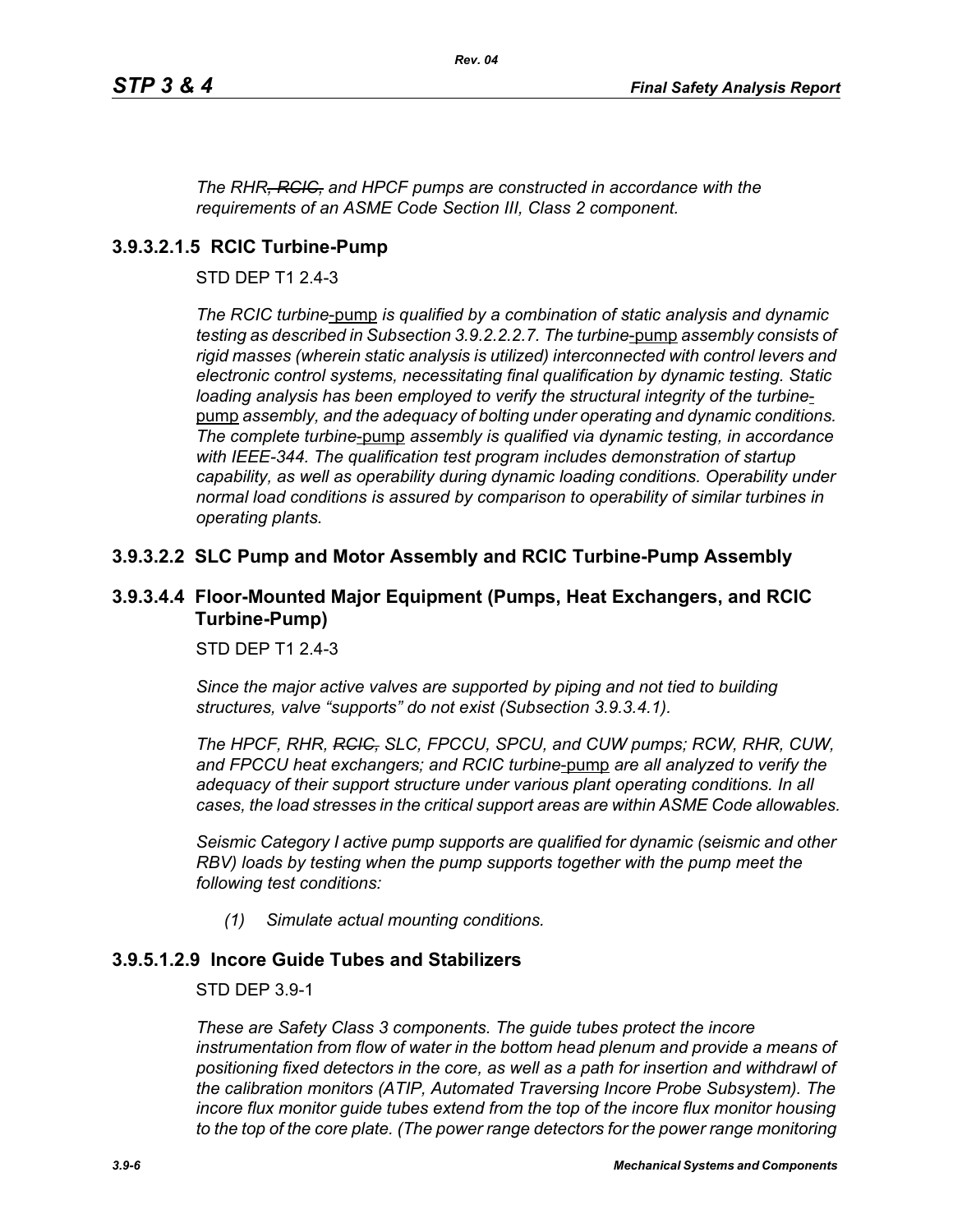*units and the dry tubes for the startup range neutron monitoring and average power range monitoring (SRNM) detectors are inserted through the guide tubes). The local power range monitor (PRNM) detector assemblies and the dry tubes for the startup range monitoring (SRNM) assemblies are inserted through the guide tube.*

*Two levels of stainless steelstabilizer latticework of clamps, tie bars, and spacers give lateral support and rigidity to the guide tubes. The stabilizers are connected to the shroud and shroud support. The bolts are tack-welded after assembly to prevent loosening during reactor operation.*

## **3.9.6 Testing of Pumps and Valves**

STD DEP Admin

The following change is made in the 3rd sentence of the 2nd paragraph of this subsection.

*For example, the periodic leak testing of the reactor coolant pressure isolation valves (See Appendix 3M for design changes made to prevent intersystem LOCAs) in Table 3.9-9 will be performed in accordance with Chapter 16 Surveillance Requirement SR 3.6.1.5.10* 3.4.4.1*.*

#### **3.9.7 COL License Information**

#### **3.9.7.1 Reactor Internals Vibration Analysis, Measurement and Inspection Program**

The following standard supplement addresses COL License Information Item 3.27.

The results of the vibration assessment program for the valid prototype ABWR internals are shown in Section 3.9.2.3. In addition, a vibration assessment program summarized in Section 3.9.2.4 will be implemented for non-prototype, Category I-ABWR.

The results of the vibration assessment program for the first ABWR plant have been assessed and it was determined that the level of detail of the available information is inadequate to meet the level of information described in the guidance provided in RG 1.20 Rev. 3. Therefore, as described in Subsection 3.9.2.3, STP 3 is the prototype plant, and therefore a prototype reactor internals stress and vibration analysis, measurement and inspection program is provided. This program addresses the following regulatory positions of RG 1.20 Rev. 3:

C.2.1 Vibration and Stress Analysis Program

C.2.2 Vibration and Stress Measurement Program

C.2.3 Inspection Program

C.2.4 Documentation of Results

As described in Subsection 3.9.2.3, the STP 3 ABWR FIV Assessment Program (Ref. 3.9-13) provides the summary of the results of the vibration and stress analysis, and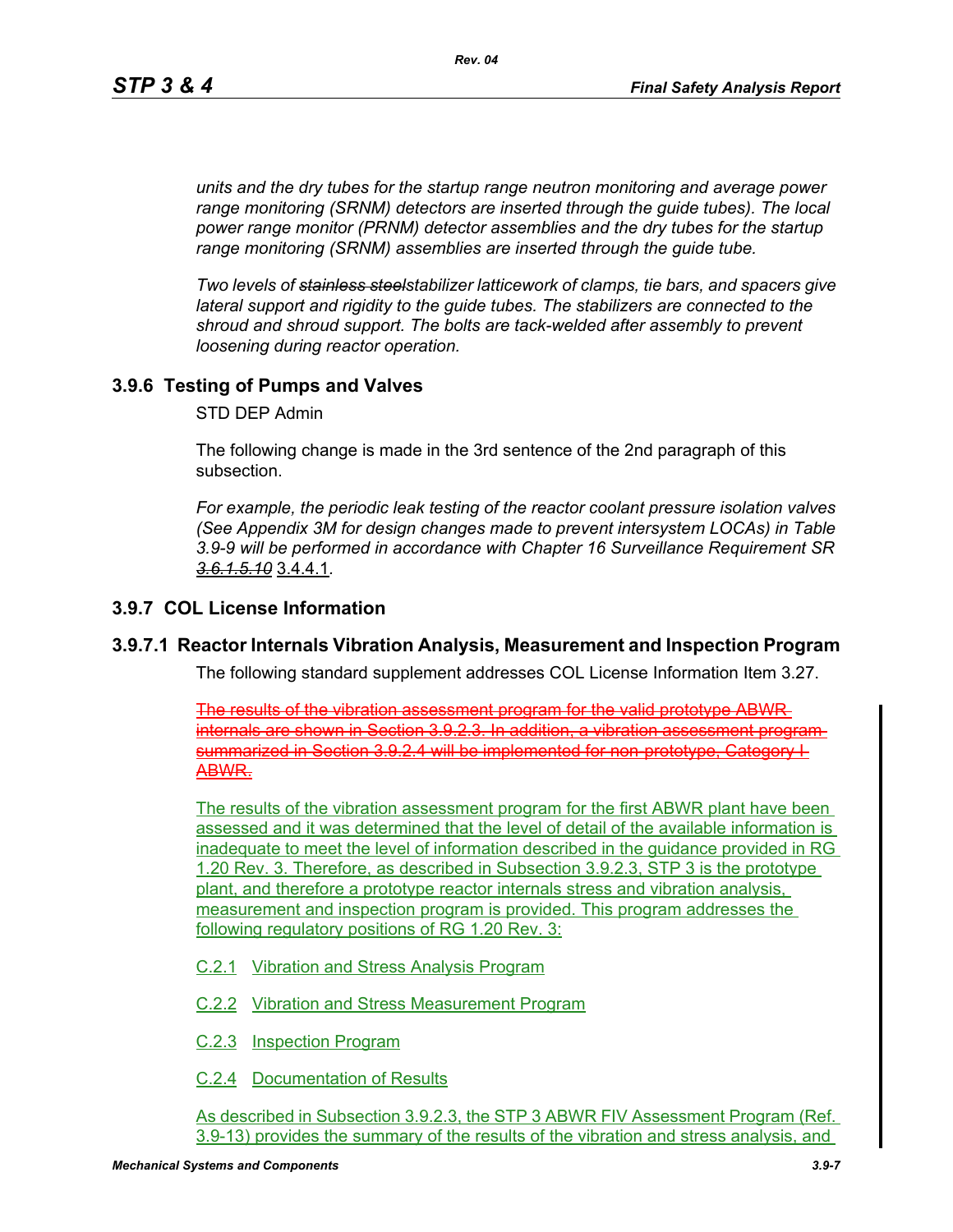descriptions of the vibration and stress measurement program and inspection program. The preliminary and final reports, which together summarize the results of the vibration analysis, measurement, and inspection programs, will be submitted to the NRC within 60 and 180 days, respectively, following the completion of vibration testing in accordance with the guidance in RG 1.20 Rev. 3.

As described in Subsection 3.9.2.3, STP 4 is considered a non-prototype category 1 plant. Based on the guidance of RG 1.20 Rev. 3 regulatory position C.3, the STP 4 FIV Assessment Program (Ref. 3.9-14) provides the summary of the results of the vibration and stress analysis, and description of the inspection program. The preliminary and final reports, which together summarize the results of the vibration analysis and inspection programs, will be submitted to the NRC within 60 and 180 days, respectively, following the completion of inspection program in accordance with the guidance in RG 1.20 Rev. 3.

## **3.9.7.2 ASME Class 2 or 3 or Quality Group D Components with 60-Year Design Life**

The following standard supplement addresses COL License Information Item 3.28.

The ASME Class 2 or 3 or Quality Group D components that are subjected to cyclic loadings, including operating vibration loads and thermal transients effects, of a magnitude and/or duration so severe the 60-year design life cannot be assured by required Code calculations and, if similar designs have not already been evaluated, will be identified and an appropriate analysis will be available to demonstrate the required design life or designs to mitigate the magnitude or duration of the cyclic loads will be available for review prior to fuel load. (COM 3.9-2)

#### **3.9.7.3 Pump and Valve Testing Program**

The following standard supplement addresses COL License Information Item 3.29.

The plant specific environmental parameters for the equipment qualification program will be available for NRC review as part of the ITAAC for basic configuration of systems, as provided in the reference ABWR DCD Tier 1 Section 1.2.

The pump and valve inservice testing and inspection program will be provided to the NRC as specified in section 13.4S. This program will include the following:

- (1) Include baseline pre-service testing to support the periodic inservice testing of the components required by technical specifications. Provisions are included to disassemble and inspect the pump, check valves, POVs, and MOVs within the Code and safety-related classification as necessary, depending on test results.
- (2) Provide a study to determine the optimal frequency of the periodic verification of the continuing MOV capability for design basis conditions.

The design qualification test, inspection and analysis criteria in Subsections 3.9.6.1, 3.9.6.2.1, 3.9.6.2.2 and 3.9.6.2.3 of Tier 2 of the reference ABWR DCD will be included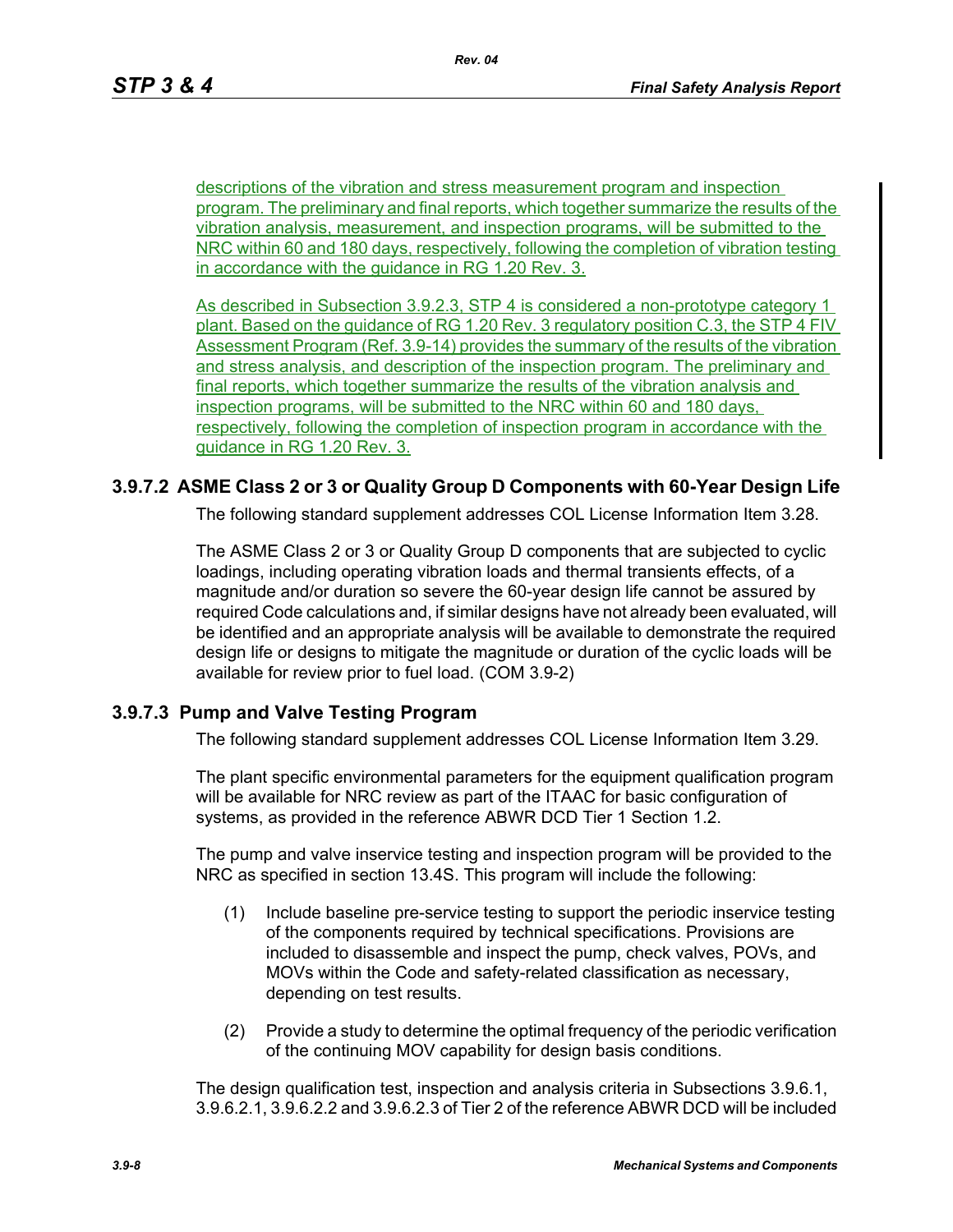in the respective safety-related pump and valve design specifications prior to fuel load. (COM 3.9-3)

The design, qualification, and preoperational testing for MOVs as discussed will conform to the provisions in Subsection 3.9.6.2.2 of Tier 2 of the reference ABWR DCD. (COM 3.9-4)

SRV IST requirements are included in Table 3.9-8 (B21 Nuclear Boiler System Valves) and additional SRV testing including technical specification testing is described in Section 5.2.2.10

As is described for ISI in COL License Information item 6.6.9.1, inservice tests to verify operational readiness of pumps and valves, whose function is required for safety, conducted during the initial 120-month interval must comply with the requirements in the latest edition and addenda of the Code incorporated by reference in 10 CFR 50.55a(b) of this section on the date 12 months before the date of issuance of the operating license (or the optional ASME Code cases listed in NRC Regulatory Guide 1.192 that is incorporated by reference in 10 CFR 50.55a(b) of this section), subject to the limitations and modifications listed in 10 CFR 50.55a(b) of this section.

As is described for ISI in COL License information item 6.6.9.1, inservice tests to verify operational readiness of pumps and valves, whose function is required for safety, conducted during successive 120-month intervals must comply with the requirements of the latest edition and addenda of the Code incorporated by reference in 10 CFR 50.55a(b) of this section 12 months before the start of the 120- month interval (or the optional ASME Code cases listed in NRC Regulatory Guide 1.147, through Revision 14, or 1.192 that are incorporated by reference in 10 CFR 50.55a(b) of this section), subject to the limitations and modifications listed in 10 CFR 50.55a(b) of this section.

## **3.9.7.4 Audit of Design Specification and Design Reports**

The following site-specific supplement addresses COL License Information Item 3.30.

The design specification and design reports required by ASME Code for vessels, pumps, valves and piping systems for the purpose of audit will be made available for NRC review.

The piping system design is consistent with the construction practices, including inspection and examination methods, of the ASME Code 1989 edition with no addenda.

ASME Code editions and addenda other than those listed in Tables 1.8-21 and 3.2-3, will not be used to design ASME Code Class 1, 2 and 3 pressure retaining components and supports.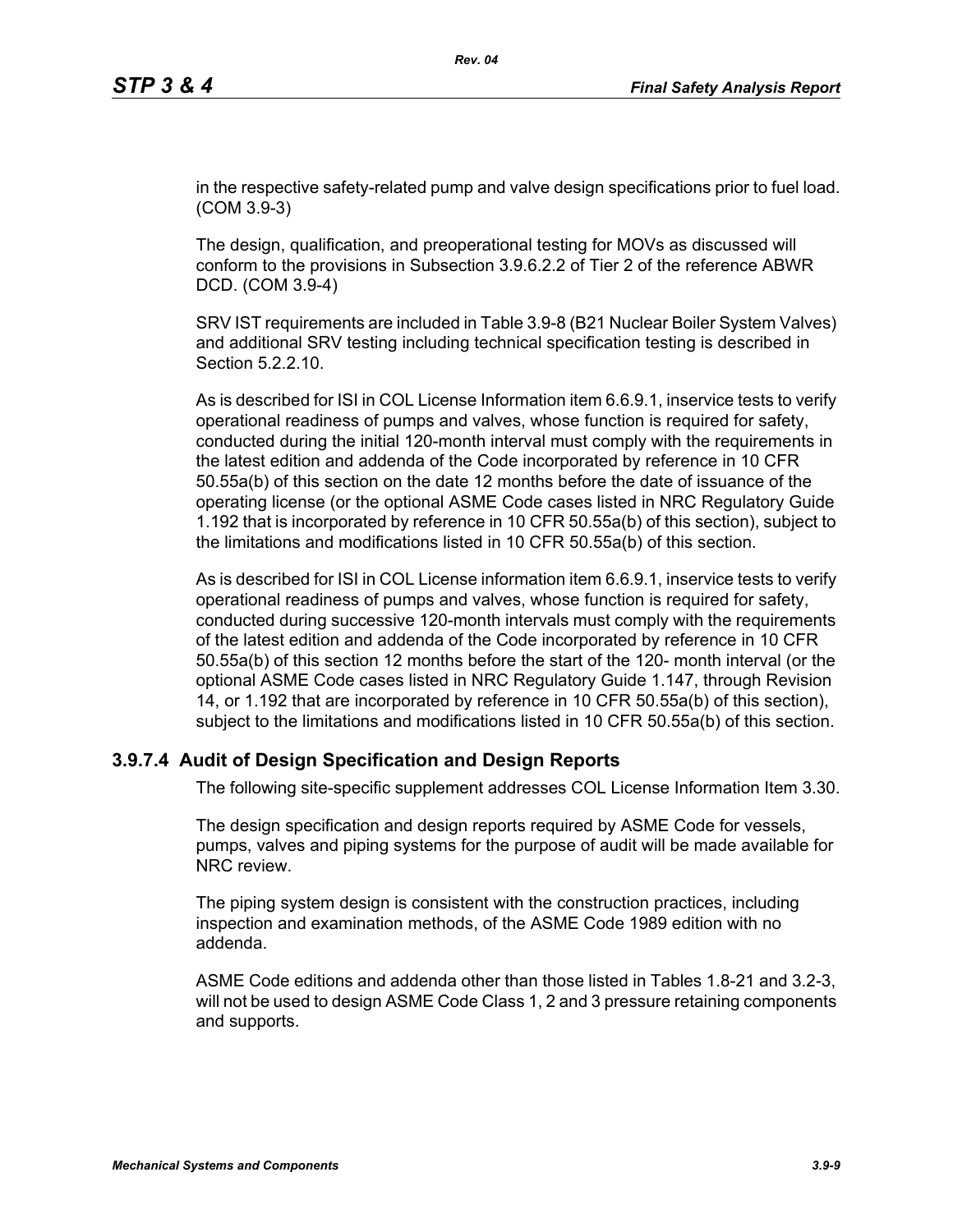#### **3.9.8 References**

- 3.9-13 "STP 3 ABWR Prototype Reactor Internals Flow-Induced Vibration Assessment Program," WCAP-17256.
- 3.9-14 "STP 4 Reactor Internals Flow-Induced Vibration Assessment Program," WCAP-17257.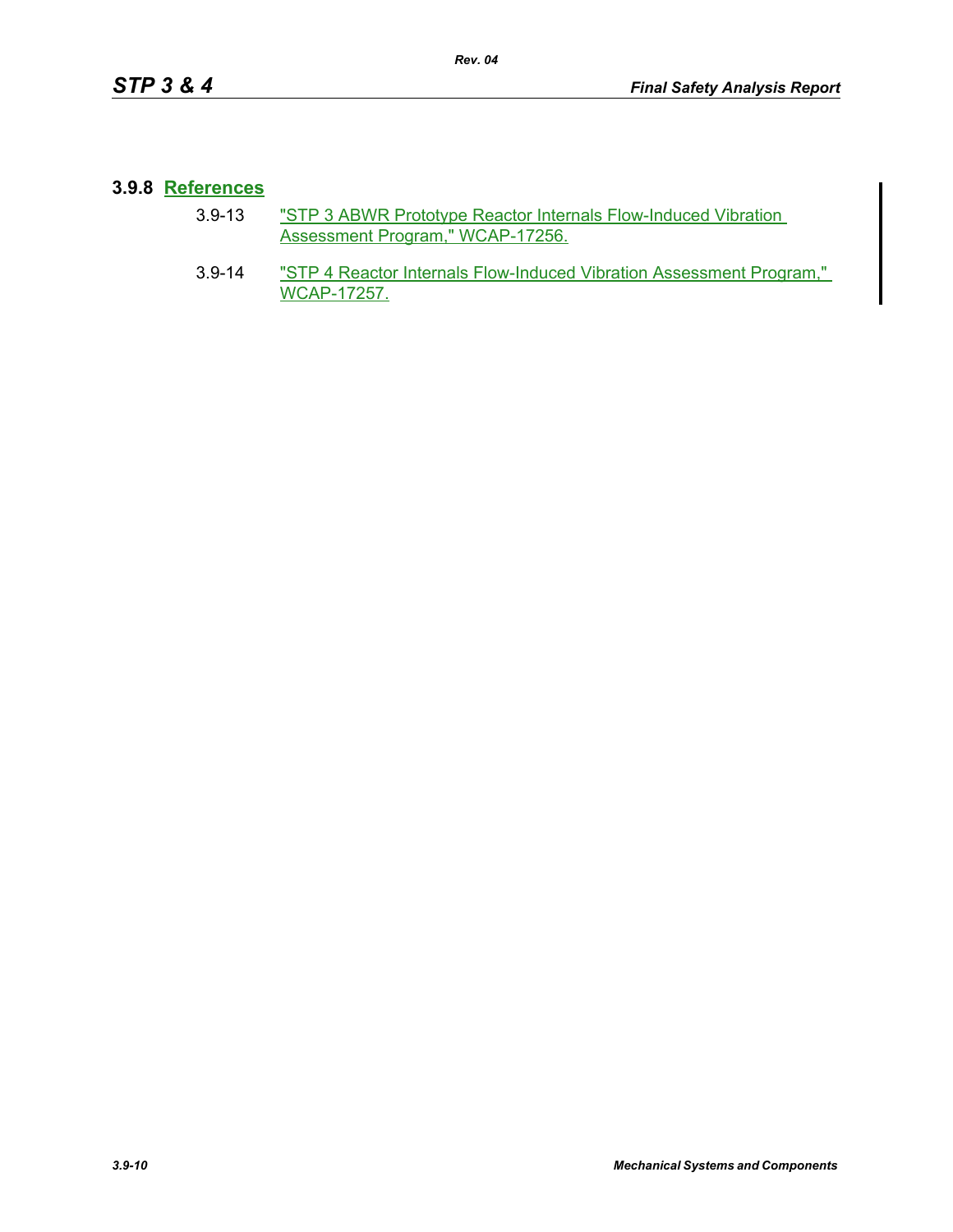| <b>B. Dynamic Loading Events<sup>5</sup></b>                              |                                                          |                                      |
|---------------------------------------------------------------------------|----------------------------------------------------------|--------------------------------------|
|                                                                           | <b>ASME Code</b><br><b>Service</b><br>Limit <sup>1</sup> | No. of<br>Cycles/Events <sup>2</sup> |
| 13. Safe Shutdown Earthquake (SSE) at Rated Power Operating<br>Conditions | Do                                                       | 1 Gycle Event <sup>4</sup>           |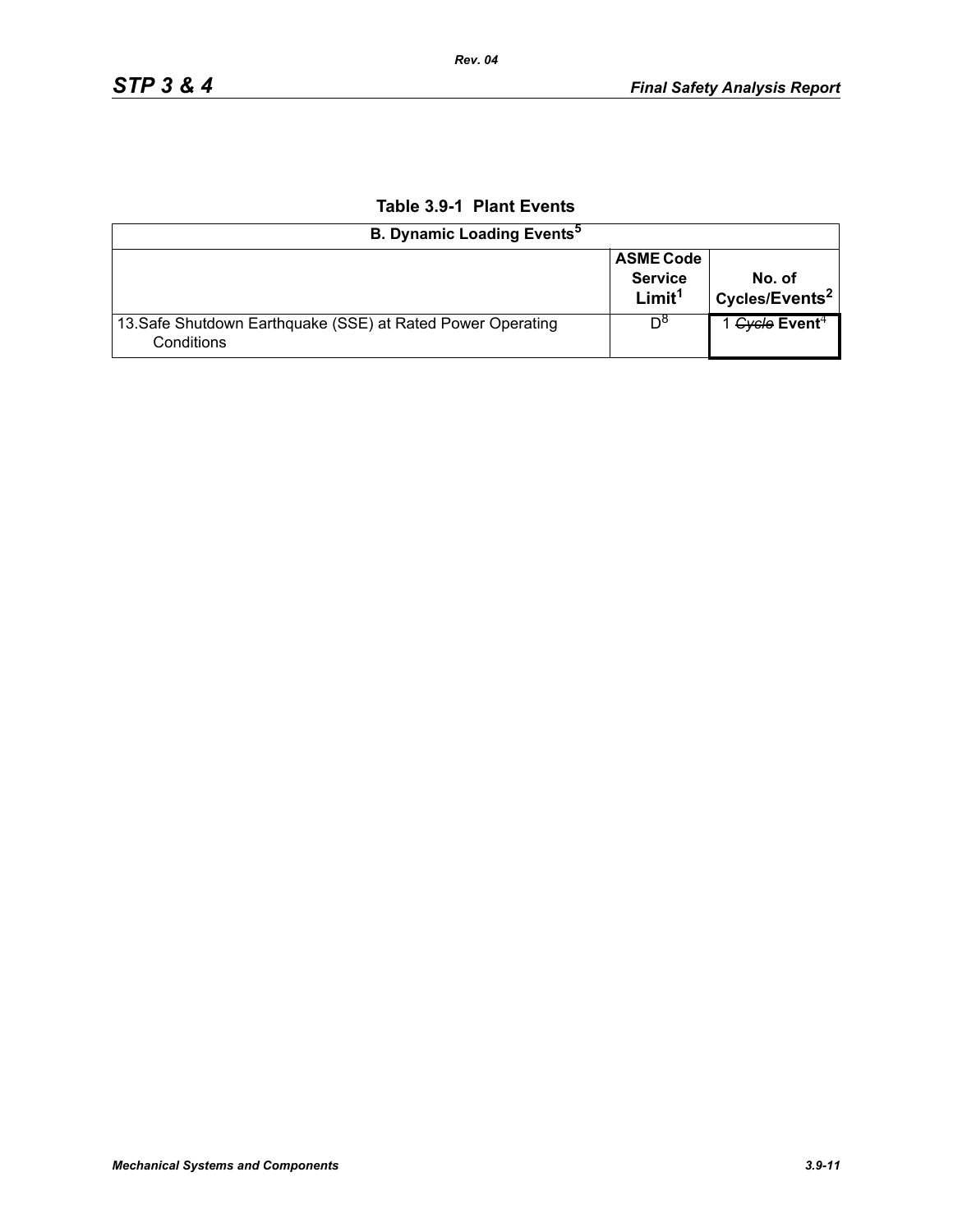## **Table 3.9-2 Load Combinations and Acceptance Criteria for Safety-Related, ASME Code Class 1, 2 and 3 Components, Component Supports, and Class CS Structures**

| <b>Plant Event</b>       | <b>Service Loading Combination</b> | <b>ASME Service Level</b> |
|--------------------------|------------------------------------|---------------------------|
|                          |                                    |                           |
| 1. Normal Operation (NO) |                                    | <u> 13</u>                |
|                          |                                    |                           |

13 For ASME Code Class 1, 2 and 3 piping, piping stresses due to differential foundation (building) settlement shall be evaluated to meet the following stress limits:

a) ASME Code Class 1 piping:

 $S_{SETTLEMENT} = (C_2 \times D_0 \times M_d) / (2 \times 1) \le 6 \times S_{m}$ 

| where: | SSETTLEMENT         | is the nominal value of stress due to differential settlement    |
|--------|---------------------|------------------------------------------------------------------|
|        | $M_d$               | is the resultant moment due to predicted differential settlement |
|        | $C_2$ , $D_0$ and I | are defined in ASME Code Subsection NB-3600                      |
|        | $S_{m}$             | is material allowable stress at cold (room) temperature          |

SSETTLEMENT shall not be included in ASME Code Subsection NB-3600 Equations (10) and  $(11)$ .

b) ASME Code Class 2 and 3 piping:

 $S$ SETTLEMENT =  $(i \times M_d)/Z \leq 3 \times S_c$ 

| where: | <b>SSETTLEMENT</b> | is the nominal value of stress due to differential settlement    |
|--------|--------------------|------------------------------------------------------------------|
|        | $M_d$              | is the resultant moment due to predicted differential settlement |
|        | i and Z            | are defined in ASME Code Subsections NC/ND-3600                  |
|        | $S_c$              | is material allowable stress at cold (room) temperature          |

S**SETTLEMENT Shall not be included in ASME Code Subsections NC/ND-3600 Equations (9)**, (10) and (11).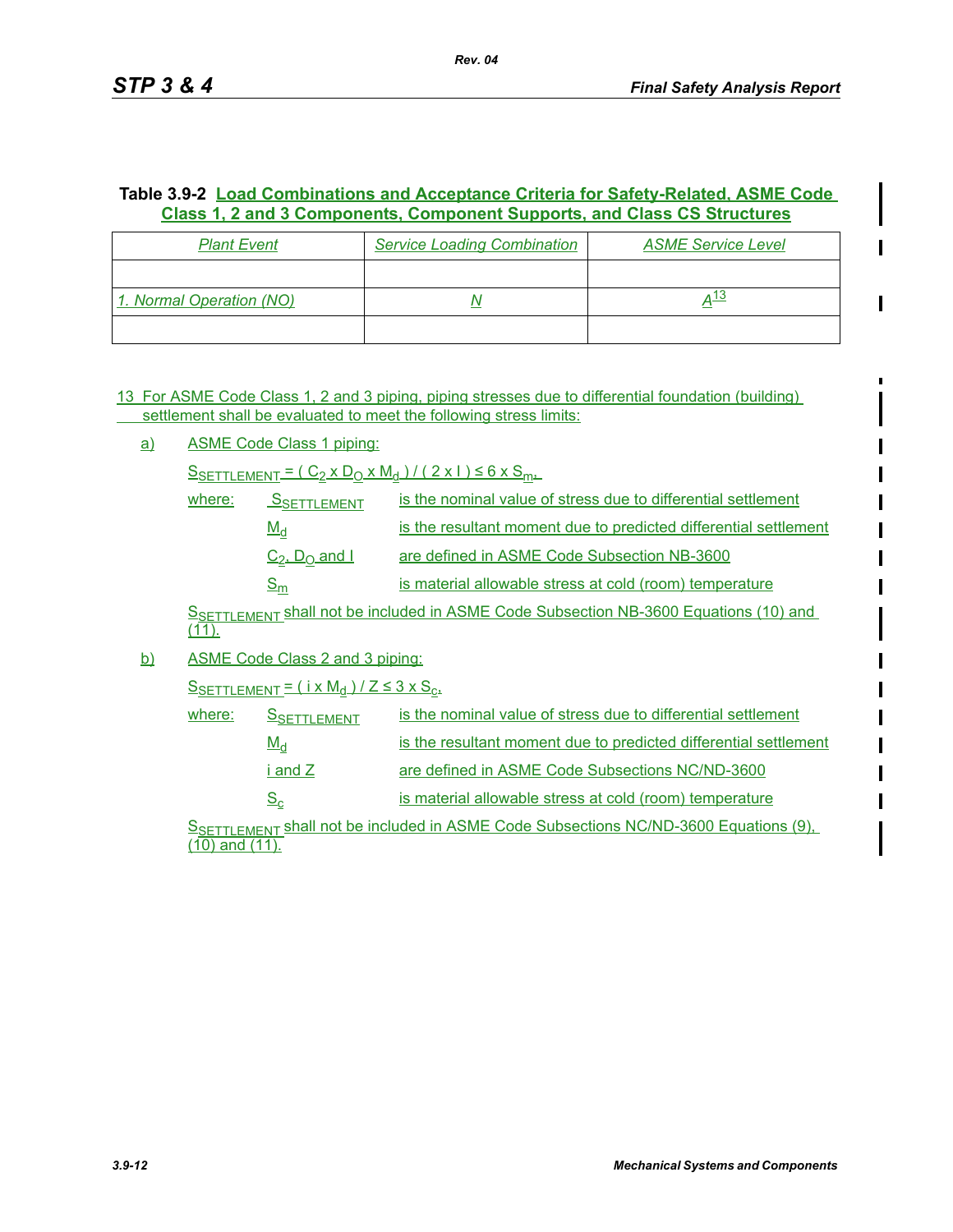# **Table 3.9-8 Inservice Testing Safety-Related Pumps and Valves**

| <b>MPL</b> | <b>System</b>               | <b>Pump Page No.</b> | Valve Page No. |  |
|------------|-----------------------------|----------------------|----------------|--|
| <b>P81</b> | <b>Breathing Air System</b> |                      | 3.9-132        |  |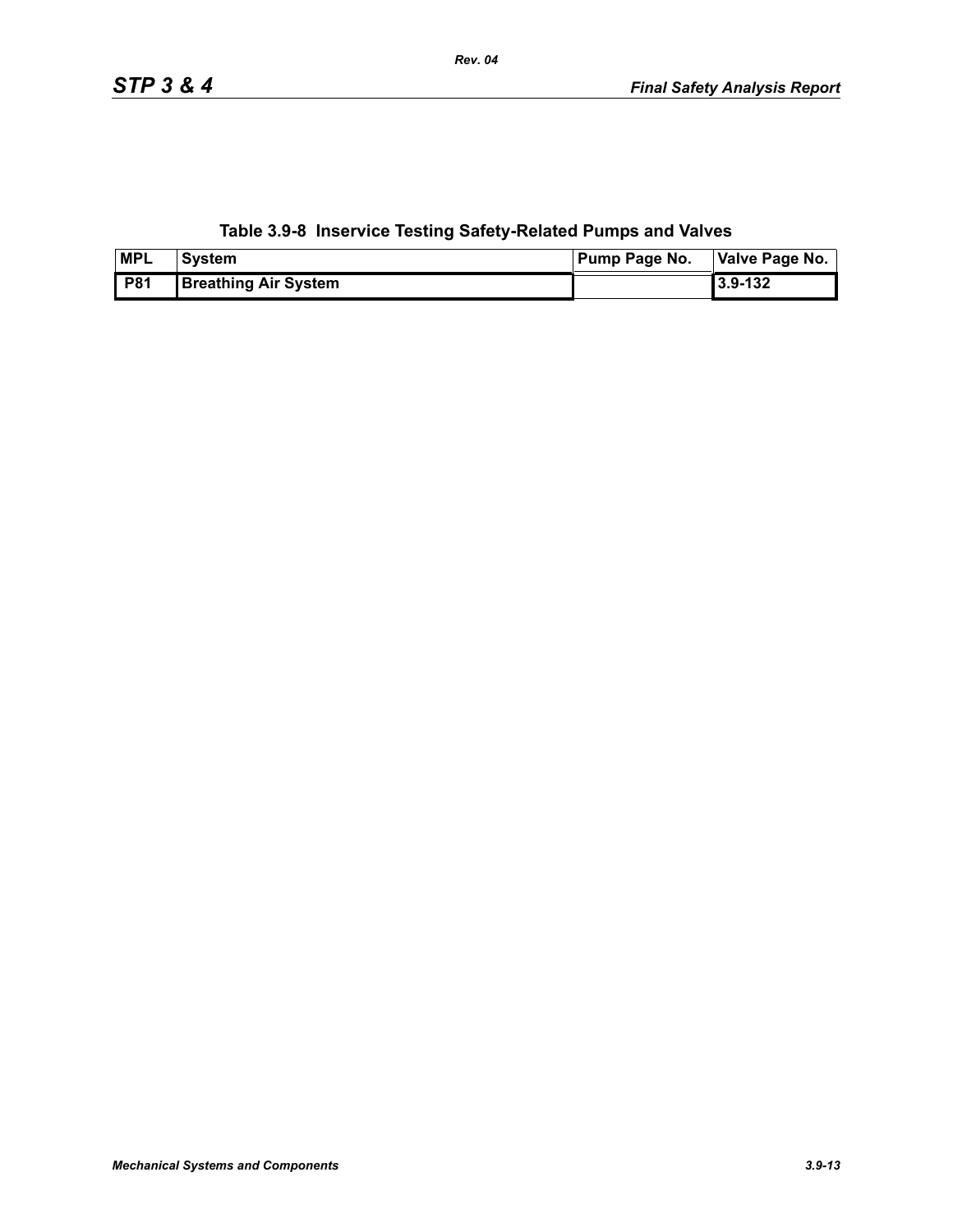|                  |                |                                                                                             | <b>Safety</b><br><b>Class</b> | Code             | <b>Valve</b><br><b>Func</b> | <b>Test</b><br>Para   | <b>Test</b><br>Freq        | Tier <sub>2</sub>             |
|------------------|----------------|---------------------------------------------------------------------------------------------|-------------------------------|------------------|-----------------------------|-----------------------|----------------------------|-------------------------------|
| No.              | Qty            | Description (h) (i)                                                                         | (a)                           | Cat. (c)         | (d)                         | (e)                   | (f)                        | Fig. $(g)$                    |
|                  |                | E11 Residual Heat Removal System Valves                                                     |                               |                  |                             |                       |                            |                               |
| F014             | 23             | Fuel Pool Cooling supply line<br>inboard MOV                                                | $\overline{c}$                | В                | A                           | $\boldsymbol{P}$<br>S | $2yr$ ,<br>3 <sub>mo</sub> | $5.4 - 10$<br>sh.3, 5, 7      |
| F015             | 23             | Fuel Pool Cooling supply line<br>outboard MOV                                               | $\overline{2}$                | B                | A                           | P<br>S                | 2 yr, 3<br>mo              | $5.4 - 10$<br>sh. 3,5,7       |
| F016             | 23             | Gate valve-line from Fuel Pool<br>Cooling (FPC)                                             | $\overline{2}$                | B                | A                           | S                     | 3 mo                       | $5.4 - 10$<br>sh. 2           |
|                  |                | <b>E51 Reactor Core Isolation Cooling System Valves</b>                                     |                               |                  |                             |                       |                            |                               |
| F <sub>012</sub> | $\overline{1}$ | <b>RCIC turbine accessories</b><br>cooling water line MOV                                   | $\overline{2}$                | В                | А                           | P<br>$\mathbf{s}$     | 2yr<br>3 <sub>mo</sub>     | $5.4 - 8$<br>sh.3             |
| F <sub>013</sub> | $\overline{1}$ | <b>RGIG</b> turbine accessories<br>cooling water line PCV                                   | $\overline{2}$                | в                | A                           |                       | E <sub>1</sub>             | $5.4 - 8$<br>sh.3             |
| F <sub>015</sub> | $\overline{1}$ | Barometric condenser<br>condensate pump discharge<br>line valve                             | $\overline{2}$                | $\boldsymbol{B}$ | ₽                           |                       | E <sub>1</sub>             | $5.4 - 8$<br>sh.3             |
| F <sub>016</sub> | $\overline{1}$ | Barometric condenser<br>condensate pump discharge<br>line check valve                       | $\overline{2}$                | G                | $\mathsf{P}$                | P<br>$\mathbf{s}$     | 2yr<br>3 <sub>mo</sub>     | $5.4 - 8$<br>sh.3             |
| F030             | $\overline{1}$ | <b>Turbine accessories cooling</b><br>water line relief valve                               | $\overline{2}$                | G                | A                           | R                     | $5 - yr$                   | $5.4 - 8$<br>sh.3             |
| F <sub>031</sub> | $\overline{1}$ | Barometric condenser<br>condensate discharge line<br>AOV to HCW                             | $\overline{2}$                | $\boldsymbol{B}$ | ₽                           |                       | E <sub>1</sub>             | $5.4 - 8$<br>sh.3             |
| F <sub>032</sub> | $\overline{1}$ | <b>Barometric condenser</b><br>condensate discharge line<br>AOV to HCW                      | $\overline{2}$                | в                | ₽                           |                       | E <sub>1</sub>             | $5.4 - 8$<br>sh.3             |
| F034             | $\overline{1}$ | <b>Barometric condenser</b><br><del>condensate pump discharge</del><br>line test line valve | $\overline{2}$                | в                | $\mathsf{P}$                |                       | E <sub>1</sub>             | $5.4 - 8$<br><del>sh. 3</del> |
| F044             | $\overline{1}$ | Steam admission valve<br>bypass line maintenance<br>valve                                   | $\overline{2}$                | B                | $\mathsf{P}$                |                       | E <sub>1</sub>             | $5.4 - 8$<br>sh.2             |
| F <sub>045</sub> | $\overline{1}$ | Steam admission valve<br>bypass line MOV                                                    | $\overline{2}$                | в                | A                           | P<br>$\mathsf{s}$     | 2yr<br>3 <sub>mo</sub>     | $5.4 - 8$<br>sh. 2            |
| F046             | $\overline{1}$ | <b>Barometric condenser</b><br>vacuum pump discharge<br>line check valve (h3)               | $\overline{2}$                | A, G             | H, A                        | L, S                  | RO                         | $5.4 - 8$<br>sh. 1            |

# **Table 3.9-8 Inservice Testing Safety-Related Pumps and Valves (Continued)**

 *Rev. 04*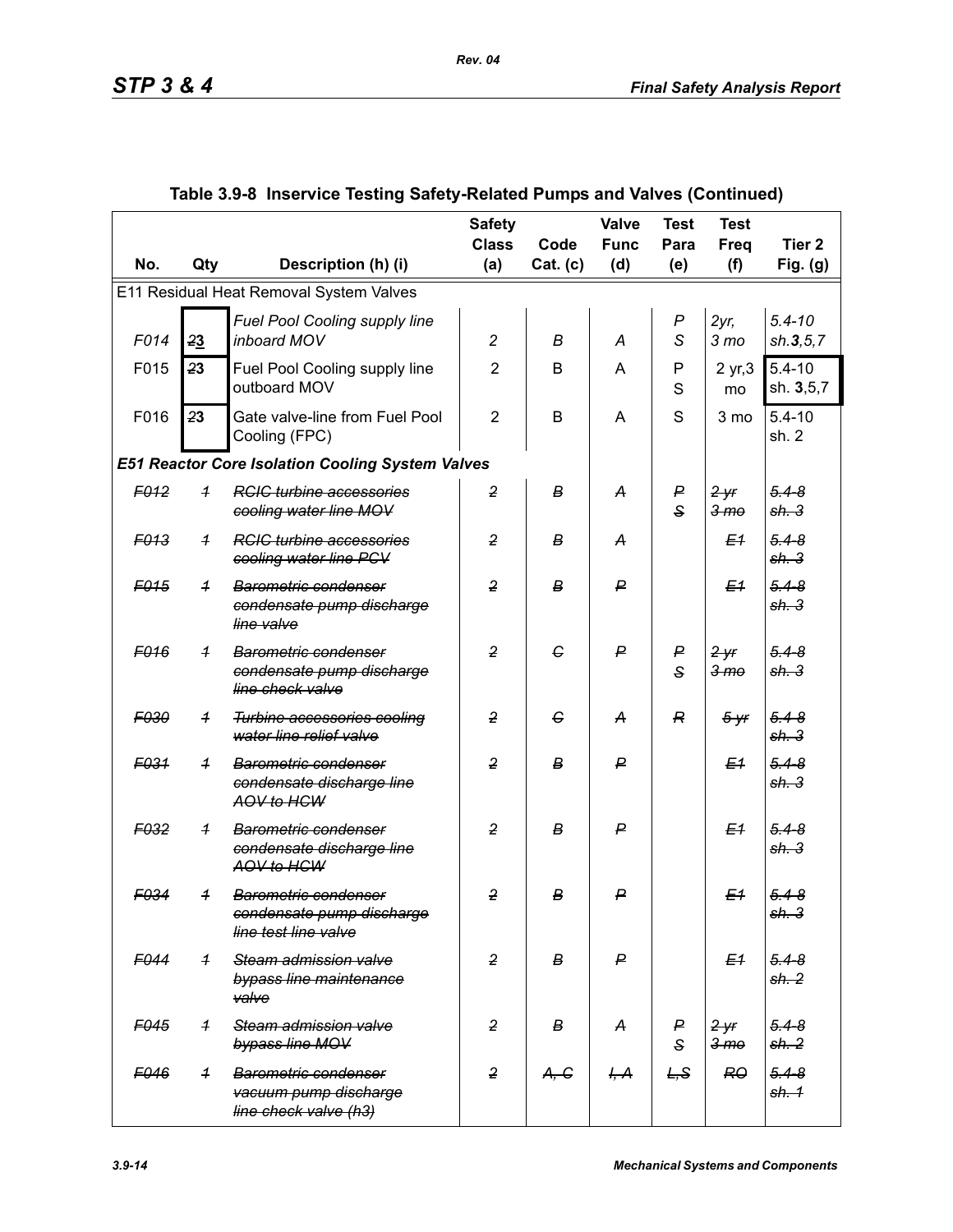| F047             | $\overline{1}$ | <b>Barometric condenser</b><br>vacuum pump discharge<br>line MOV          | $\overline{2}$ | А          | H, A           | L, P<br>$\mathbf{s}$ | R <sub>0</sub><br>3 <sub>mo</sub> | $5.4 - 8$<br><del>sh. 1</del> |
|------------------|----------------|---------------------------------------------------------------------------|----------------|------------|----------------|----------------------|-----------------------------------|-------------------------------|
| F051             | $\overline{1}$ | <b>Turbine exhaust line drain</b><br>line valve                           | $\overline{2}$ | В          | P              |                      | E <sub>1</sub>                    | $5.4 - 8$<br><del>sh. 3</del> |
| F <sub>052</sub> | $\overline{1}$ | <b>Turbine exhaust line drain</b><br>line valve                           | $\overline{2}$ | В          | P              |                      | E <sub>1</sub>                    | $5.4 - 8$<br><del>sh. 3</del> |
| F059             | $\overline{1}$ | Barometric condenser<br>vacuum pump discharge<br>line test line valve     | $\overline{2}$ | В          | P              |                      | E <sub>1</sub>                    | $5.4 - 8$<br><del>sh. 1</del> |
| <b>F712</b>      | $\overline{1}$ | Turbine accessories cooling<br>water line instrument root<br>valve        | $\overline{2}$ | в          | $\mathsf{P}$   |                      | E <sub>1</sub>                    | $5.4 - 8$<br><del>sh. 3</del> |
| <b>F713</b>      | $\overline{1}$ | <b>Turbine accessories cooling</b><br>water line instrument root<br>valve | $\overline{2}$ | В          | P              |                      | E <sub>1</sub>                    | $5.4 - 8$<br><del>sh. 3</del> |
| F714             | $\overline{1}$ | <b>Turbine accessories cooling</b><br>water line instrument root<br>valve | $\overline{2}$ | в          | $\mathsf{P}$   |                      | E <sub>1</sub>                    | $5.4 - 8$<br>sh.3             |
|                  |                | P21 Reactor Building Cooling Water System Valves                          |                |            |                |                      |                                   |                               |
| F037             | $\overline{2}$ | <b>Cooling water supply line to</b><br><b>FCS room air conditioner</b>    | 3              | в          | P              |                      | E <sub>1</sub>                    | $9.2 - 1$<br>sh. 2,5          |
| F038             | 2              | Cooling water return line from<br>FCS room air conditioner                | $\overline{3}$ | В          | $\mathsf{P}$   |                      | E <sub>1</sub>                    | $9.2 - 1$<br>sh. 2,5          |
|                  |                | <b>T49 Flammability Control System Valves</b>                             |                |            |                |                      |                                   |                               |
| F001             | $\overline{2}$ | Inlet line from drywell inboard<br><i>isolation</i> valve                 | $\overline{2}$ | А          | H, A           | L, P<br>$\mathbf{s}$ | 2yr<br>3 <sub>mo</sub>            | $6.2 - 40$                    |
| F <sub>002</sub> | $\overline{2}$ | Inlet line from drywell outboard<br><i>isolation valve</i>                | $\overline{2}$ | A          | <del>І,А</del> | L, P<br>S            | $2 - yr$<br>3 <sub>me</sub>       | $6.2 - 40$                    |
| F <sub>003</sub> | $\overline{2}$ | Flow control valve for the FCS<br>inlet line from drywell                 | 3              | B          | А              | P<br>S               | 2yr<br>3 <sub>mo</sub>            | $6.2 - 40$                    |
| F004             | $\overline{2}$ | <b>Blower bypass line flow control</b><br>valve                           | $\mathsf 3$    | В          | A              | P<br>S               | 2yr<br>3 <sub>me</sub>            | $6.2 - 40$                    |
| F005             | $\overline{2}$ | <b>Blower discharge line to wetwell</b><br>check valve (h9)               | $\mathbf{3}$   | $\epsilon$ | A              | S                    | <b>RO</b>                         | $6.2 - 40$                    |
| F006             | $\overline{2}$ | <b>Discharge line to wetwell</b><br>outboard isolation valve              | $\overline{2}$ | A          | <del>I,A</del> | L, P<br>S            | 2yr<br>3 <sub>mo</sub>            | $6.2 - 40$                    |
| F007             | $\overline{2}$ | <b>Discharge line to wetwell</b><br>inboard isolation valve               | $\overline{2}$ | А          | ĻА             | L, P<br>$\mathbf{s}$ | $2$ yr<br>3 <sub>mo</sub>         | $6.2 - 40$                    |

## **Table 3.9-8 Inservice Testing Safety-Related Pumps and Valves (Continued)**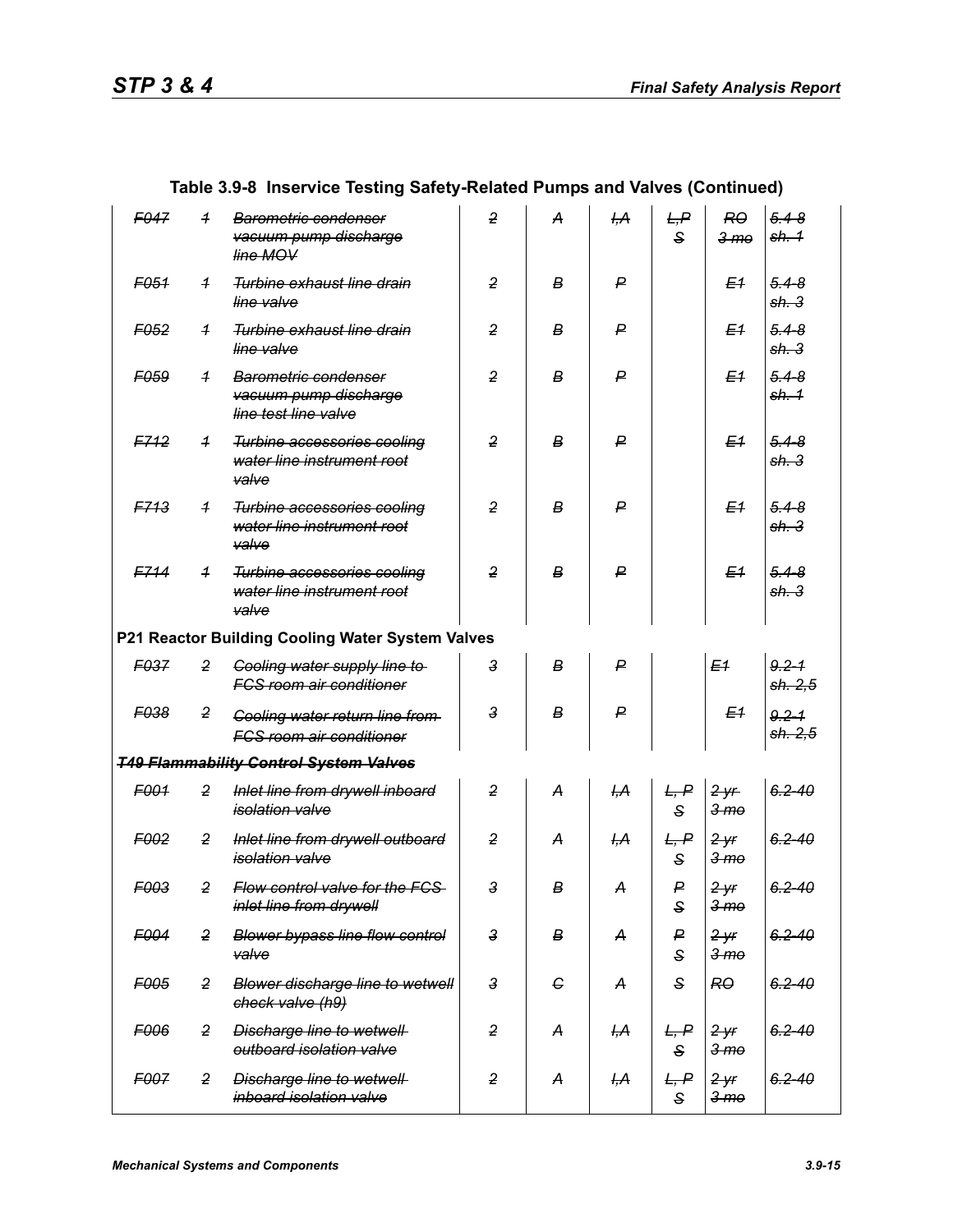|                  |                | Table 3.9-8 Inservice Testing Safety-Related Pumps and Valves (Continued)           |                |                  |                |                                    |                          |                      |
|------------------|----------------|-------------------------------------------------------------------------------------|----------------|------------------|----------------|------------------------------------|--------------------------|----------------------|
| <b>F008</b>      | 2              | <b>Cooling water supply line from-</b><br>the RHR System MOV                        | 3              | B                | A              | P<br>S                             | 2yr<br>$3 \,$ m $\theta$ | $6.2 - 40$           |
| <b>F009</b>      | 2              | <b>Gooling water supply line</b><br>maintenance valve                               | 3              | в                | ₽              |                                    | E <sub>1</sub>           | $6.2 - 40$           |
| <b>F010</b>      | 2              | <b>Cooling water supply line</b><br>admission MOV                                   | 3              | в                | A              | P<br>S                             | 2yr<br>3 <sub>mo</sub>   | $6.2 - 40$           |
| F <sub>013</sub> | 2              | Inlet line from drywell drain line<br>valve                                         | 3              | В                | P              |                                    | E <sub>1</sub>           | $6.2 - 40$           |
| F <sub>015</sub> | $\overline{1}$ | Blower discharge line to wetwell<br>pressure relief valve                           | $\overline{2}$ | A, C             | ĻА             | $\boldsymbol{R}$<br>$\overline{E}$ | $5 - yr$<br>RO           | $6.2 - 40$           |
| F <sub>016</sub> | 2              | <b>Blower discharge line to wetwell</b><br>pressure relief line check valve<br>(h3) | $\overline{2}$ | A,G              | <del>I,A</del> | L, S                               | R <sub>0</sub>           | $6.2 - 40$           |
| F501             | 2              | Inlet line from drywell test line<br>valve                                          | $\overline{2}$ | B                | P              |                                    | E <sub>1</sub>           | $6.2 - 40$           |
| F <sub>502</sub> | 2              | Discharge line to wetwell test-<br>line valve                                       | 3              | B                | ₽              |                                    | E <sub>1</sub>           | $6.2 - 40$           |
| F <sub>504</sub> | 2              | <b>Blower suction line test line</b><br>valve                                       | 3              | в                | P              |                                    | E <sub>1</sub>           | $6.2 - 40$           |
| F <sub>505</sub> | 2              | <b>Blower discharge line test line</b><br>valve                                     | 3              | B                | P              |                                    | E <sub>1</sub>           | $6.2 - 40$           |
| F506             | 2              | <b>Drain line to low conductivity</b><br>waste (LCW) valve                          | 3              | в                | $\mathsf{P}$   |                                    | E <sub>1</sub>           | $6.2 - 40$           |
| F507             | 2              | <b>Cooling water supply line test</b><br>line valve                                 | 3              | B                | P              |                                    | E <sub>1</sub>           | $6.2 - 40$           |
| F701             | 2              | FE T49-FE002 upstream<br>instrument line root valve                                 | 3              | в                | P              |                                    | E <sub>1</sub>           | $6.2 - 40$           |
| F702             | 2              | FE T49-FE002 downstream<br>instrument line root valve                               | 3              | в                | P              |                                    | E <sub>1</sub>           | $6.2 - 40$           |
| F703             | $\overline{2}$ | <b>Blower suction line pressure</b><br>instrument line root valve                   | $\overline{3}$ | в                | P              |                                    | E <sub>1</sub>           | $6.2 - 40$           |
| F704             | 2              | FE T49-FE004 upstream<br>instrument line root valve                                 | 3              | В                | P              |                                    | E <sub>1</sub>           | $6.2 - 40$           |
| F705             | $\overline{2}$ | FE T49-FE004 downstream<br>instrument line root valve                               | $\mathbf{3}$   | $\boldsymbol{B}$ | P              |                                    | E <sub>1</sub>           | $6.2 - 40$           |
|                  |                | P41 Reactor Service Water System Valves                                             |                |                  |                |                                    |                          |                      |
| F110             | $6\phantom{1}$ | RSW return to cooling tower                                                         | 3              | В                | A              | P<br>S                             | 2 yr<br>3mo              | 9.2-7 sh.<br>1,2,3   |
| F109             | $\overline{3}$ | RSW cold bypass to cooling<br>tower basin MOV                                       | $\mathbf{3}$   | В                | A              | Ρ<br>S                             | 2 yr<br>3mo              | 9.2-7 sh.<br>1, 2, 3 |

# **Table 3.9-8 Inservice Testing Safety-Related Pumps and Valves (Continued)**